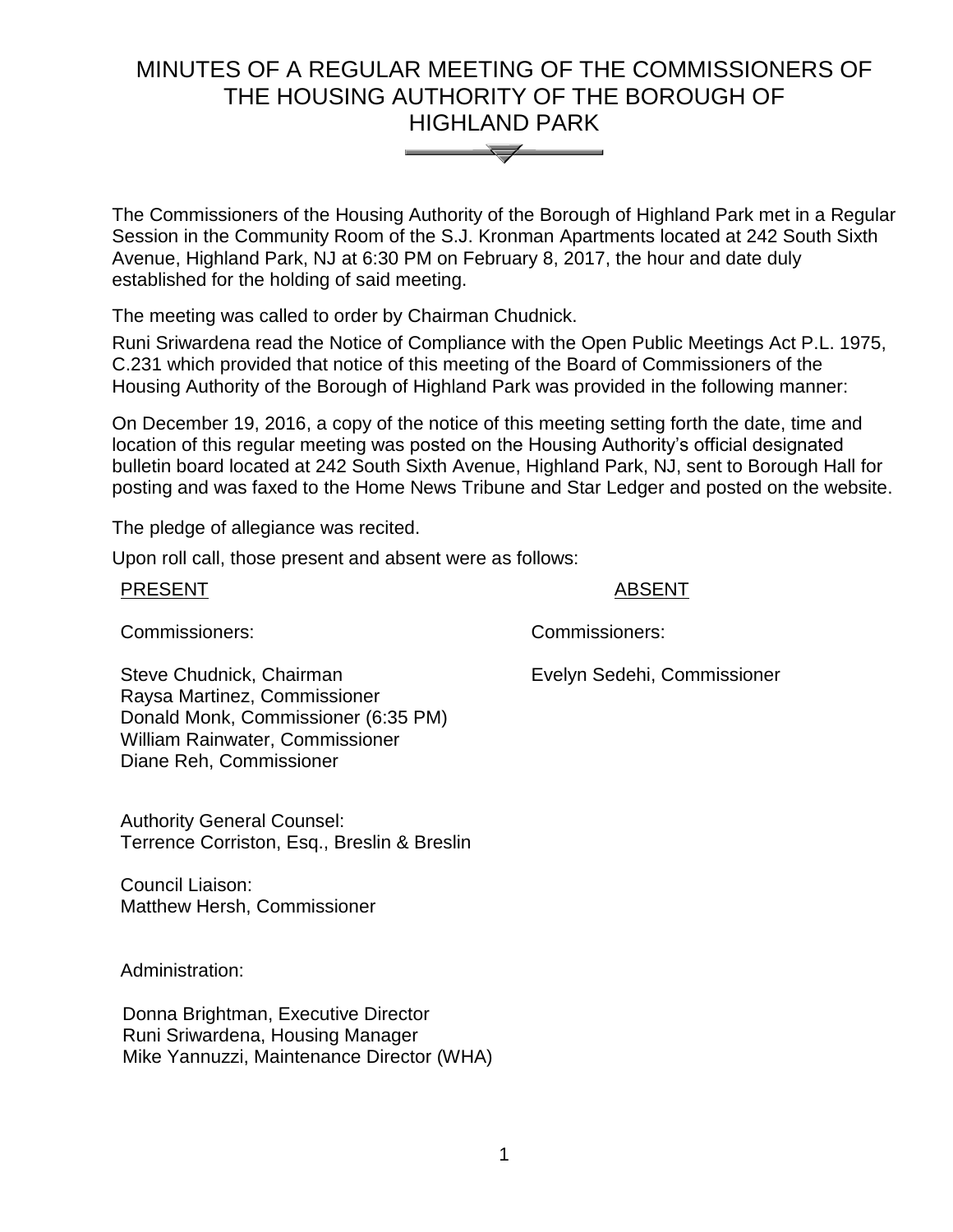# Minutes:

A motion to approve the minutes of the reorganizational and regular meeting held on January 11, 2017 was made by Commissioner Monk and seconded by Commissioner Martinez.

## **Discussion**

Commissioner Reh noted an error on page 2 as the last word should read her, not him.

| ROLL CALL: |                            |  | Chudnick Martinez Monk Rainwater Reh Sedehi |  |
|------------|----------------------------|--|---------------------------------------------|--|
| AYES:      | Chudnick Martinez Monk Reh |  |                                             |  |
| NAYS:      | <b>None</b>                |  |                                             |  |
| Abstain:   | Rainwater                  |  |                                             |  |
| Absent:    | Sedehi                     |  |                                             |  |

The Chair thereupon declared said motion approved.

## Public Comment:

Joanne Rogers, apt. #1C, informed the Board that the front entrance is being used by drivers to make U turns. Also, that the buses that pick-up tenants block the crosswalk. She suggested that we install a stop sign prior to the crosswalk.

Executive Director Brightman said maybe a speed bump would deter the situation.

Counsel Corriston stated that signs installed on private property do not always work.

Councilman Hersh stated that he would look into the police issuing tickets.

Counsel Corriston stated that Ms. Sriwardena could report violations to the police.

Ms. Rogers stated that she has called the police.

Commissioner Reh suggested that Councilman Hersh speak to Det. Panichela in the traffic division and to inquire whether we allow (Title 39) the police to enforce infractions on private property.

Ms. Sriwardena stated that this was the first time she was informed about the problem and she will speak to the drivers when she sees them parked in the crosswalk and call the companies as well.

Ms. Rogers stated that she is the tenant and it is up to the Board and administration to solve the problem.

Karin Johnson, apt. #3P, stated that the buses are parked outside because the tenants they pick-up are not on time.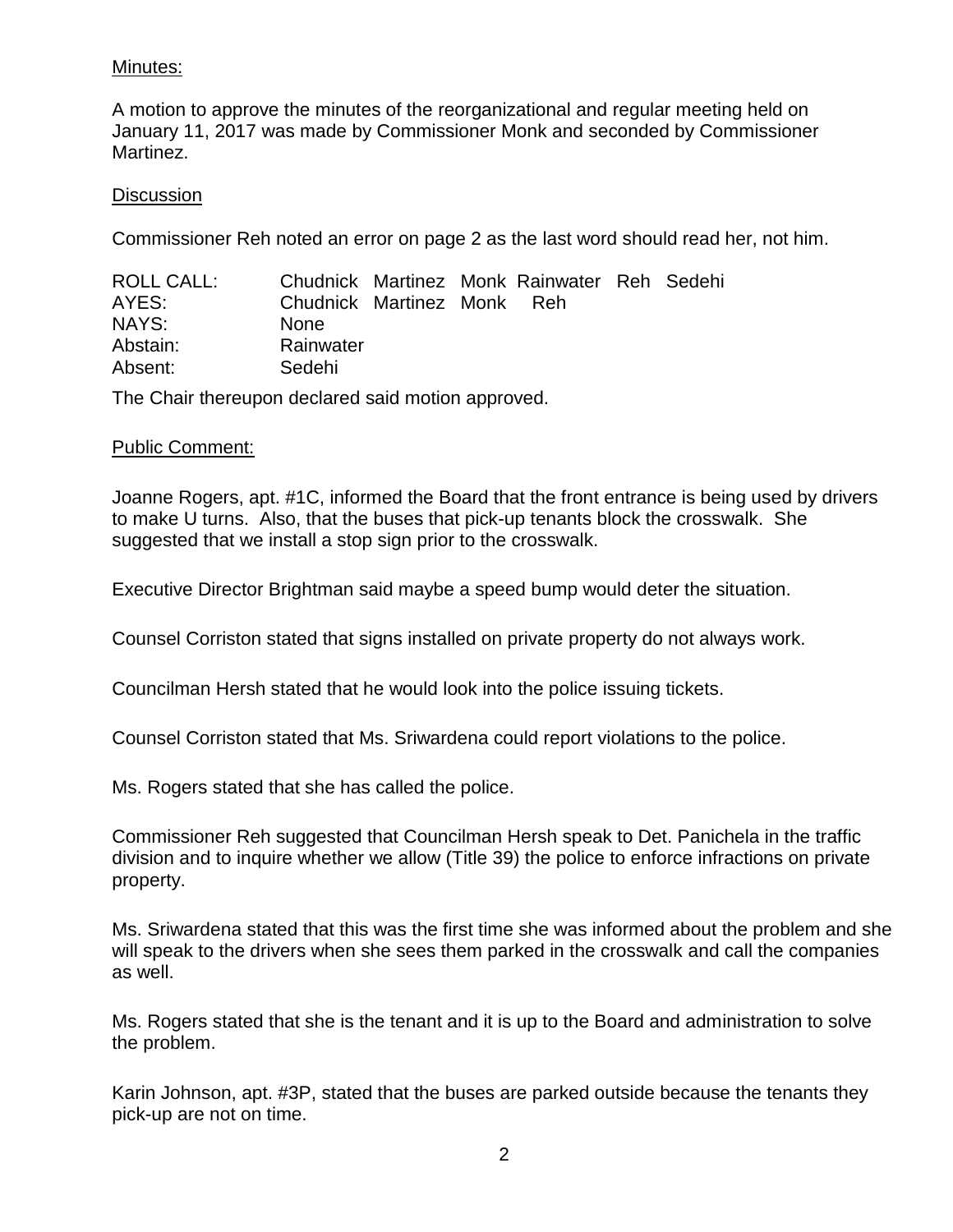# Communications

Chairman Chudnick noted Matt Hersh's resignation and thanked him for his service.

Councilman Hersh stated it was an honor to serve and he is looking forward to serving in his capacity as the Council's liaison.

Chairman Chudnick welcomed Bill Rainwater, Matt Hersh's replacement.

Commissioner Rainwater stated that he was looking forward to learning and contributing.

Chairman Chudnick noted the contact information of the HPHA and HPAHC members.

Chairman Chudnick acknowledged the Authority's perfect SEMAP score.

Commissioner Monk noted it was perfect last year as well.

# Executive Director's Report/RAD

Councilman Hersh noted that Executive Director Brightman submitted two CDBG grant requests. The Borough receives just shy of \$60,000 and the requests are usually done in October. However, this year the submission notices were very late. The Borough does have a CDBG committee that reviewed all the requests. There were 12 applications of which 9 were funded.

Councilman Hersh read the list of programs that were funded, most of which are necessary services. He stated that the two grants submitted by the HPHA for the Handicapped Accessible Bathroom PILOT for the Kronman building in the amount of \$7,500.00 and a request for a computer for the residents to use at the Kronman building in the amount of \$3,000.00 were not funded.

Councilman Hersh expressed his disappointment.

Chairman Chudnick thanked Councilman Hersh for trying.

Councilman Hersh stated that he did use the denials as an opportunity to let the Mayor and Committeeman know that because the HPHA receives federal funding that it should not be a reason not to fund the HPHA requests as we are converting to RAD. The CDBG program is meant to serve low and moderate income people and we should have access to this stream of funding.

Commissioner Rainwater asked if there was a cap on how much one project could request.

Councilman Hersh stated that he thought the request for a computer was a great idea and that the HPHA may want to explore other grants, although they could go to the senior center if need be. He expressed hope for next year's funding round.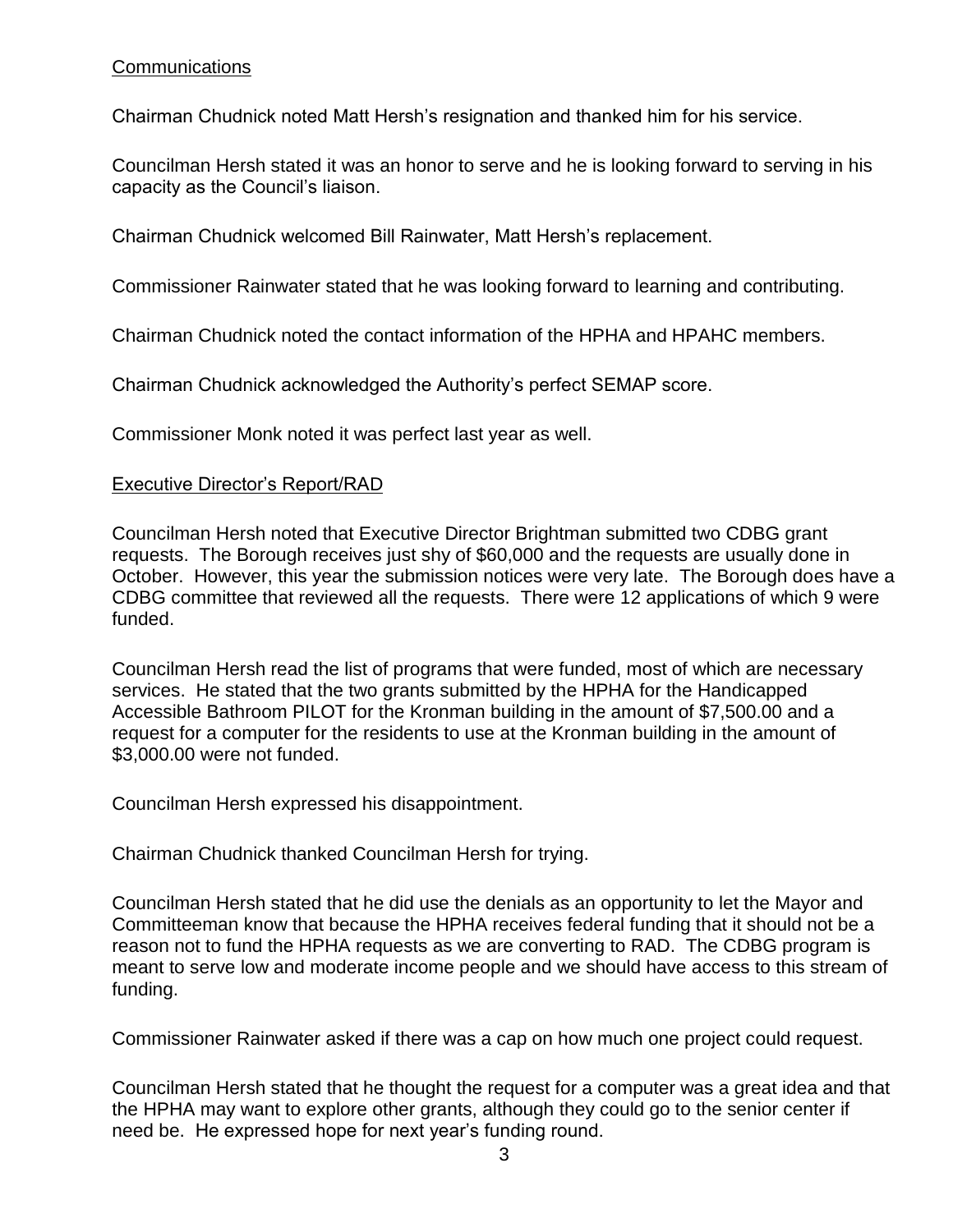Chairman Chudnick appointed Commissioner Rainwater to the Finance and RAD committees.

Chairman Chudnick asked Commissioners Monk and Reh to review the accounting RFP's and that Commissioner Rainwater and he would review the legal RFP's.

Commissioner Reh noted that Susan Lenz's letter to "Mr. Polos" had his name spelled wrong.

Attorney Report – nothing to report

Accountant Report - nothing to report

#### **Staff Reports**

Chairman Chudnick commented that two tenants passed away. He asked if there were any significant changes in the Section 8 lease-ups.

Executive Director Brightman responded, no.

Commissioner Martinez asked what three failed HQS inspections meant.

Counsel Corriston explained that if the Section 8 units do not pass HQS inspection, we do not pay the subsidy.

Executive Director Brightman used this time to explain the new HOTMA regulations to the Board. This new regulation would allow new units to be leased without passing HQS providing there was no major deficiency. She stated that she will not be amending the Section 8 Admin. Plan to include this as she did not feel it was a good practice.

Counsel Corriston stated that HUD is allowing this to help tenants who have trouble locating apartments.

#### Committee Reports

RAD Committee – Commissioner Monk reported that he created a spread sheet analyzing both the ASB and NJCC loans and that with all considered ASB was the most favorable loan in terms of interest rate. Despite the uncertainty of the rate change in year 8 and the unknown cost of ASB's legal review of the RAD Use Agreement.

Commissioner Monk expressed concern about the balloon payment due in year 15. He did express to the Board that a bond issue was more complicated and the NJCC loan would likely close quickly.

Commissioner Martinez asked if both loans had balloon payments.

Commissioner Monk explained that the loan was for 15 years but it's amortized over 25 years. Thus a balloon payment is due in year 15 whereby the HPHA would have to most likely negotiate a new loan. The projects cash flow does not support a straight 15 year loan.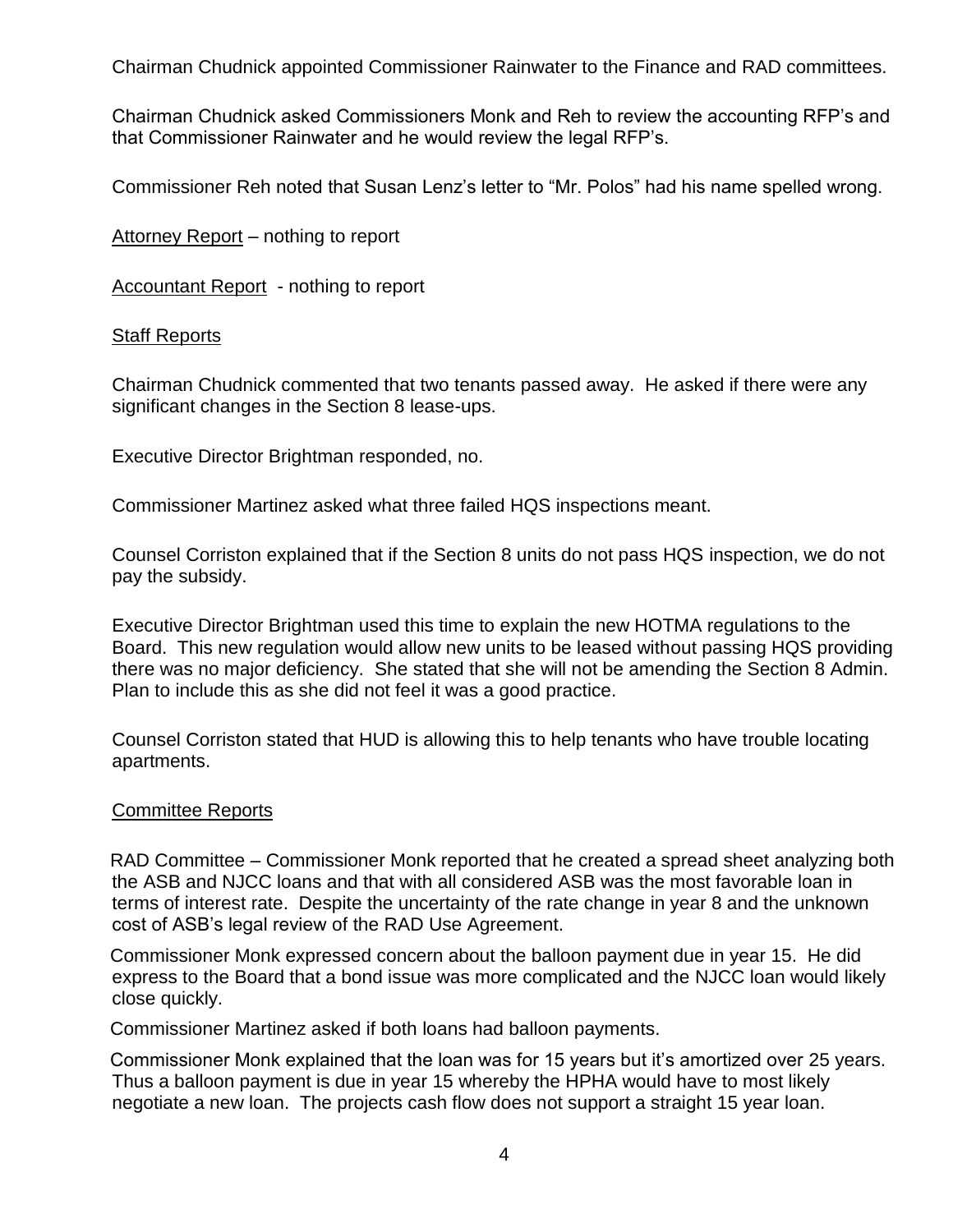Executive Director Brightman wanted the Board to know that ASB is requiring that we transfer our banking accounts to their bank.

A discussion among board members ensued resulting in a request for further information as noted on Commissioner Monk's spread sheet.

Executive Director Brightman stated that she will get the answers to: will ASB up their legal fee for reviewing the RAD Use Agreement? What happens if the ratio does not remain at 1.0? If ASB bows out of the loan due to the RAD user review would we still have to pay the review fees?

Commissioner Reh asked if Executive Director Brightman worked with NJCC prior.

Executive Director Brightman responded, no.

## Tenant Relations

Commissioner Martinez commented that the secretary of the resident council resigned.

Bonnie Bonanno responded that the position has been filled temporarily.

#### **Resolutions**

a) Reso #2017-7 – Adopting Monthly Bill List for January 2017

Motion moved by Commissioner Martinez and seconded by Commissioner Reh to adopt Resolution #2017-7.

#### **Discussion**

Commissioner Martinez asked about the electric bill for Kronman.

Commissioner Monk inquired about the hot water issue.

Commissioner Monk asked about the web management company and the price for services.

| ROLL CALL: |             |  | Chudnick Martinez Monk Rainwater Reh Sedehi |  |
|------------|-------------|--|---------------------------------------------|--|
| AYES:      |             |  | Chudnick Martinez Monk Rainwater Reh        |  |
| NAYS:      | <b>None</b> |  |                                             |  |
| Abstain:   | <b>None</b> |  |                                             |  |
| Absent:    | Sedehi      |  |                                             |  |

The Chair thereupon declared said motion approved.

b) Reso #2017-8 – Reso of the BOC of the Borough of Highland Park Approving an Intergovernmental Services Agreement

Motion moved by Commissioner Reh and seconded by Commissioner Martinez to adopt Resolution #2017-8.

#### **Discussion**

Commissioner Rainwater asked if the fee was the same.

Executive Director Brightman responded that it was.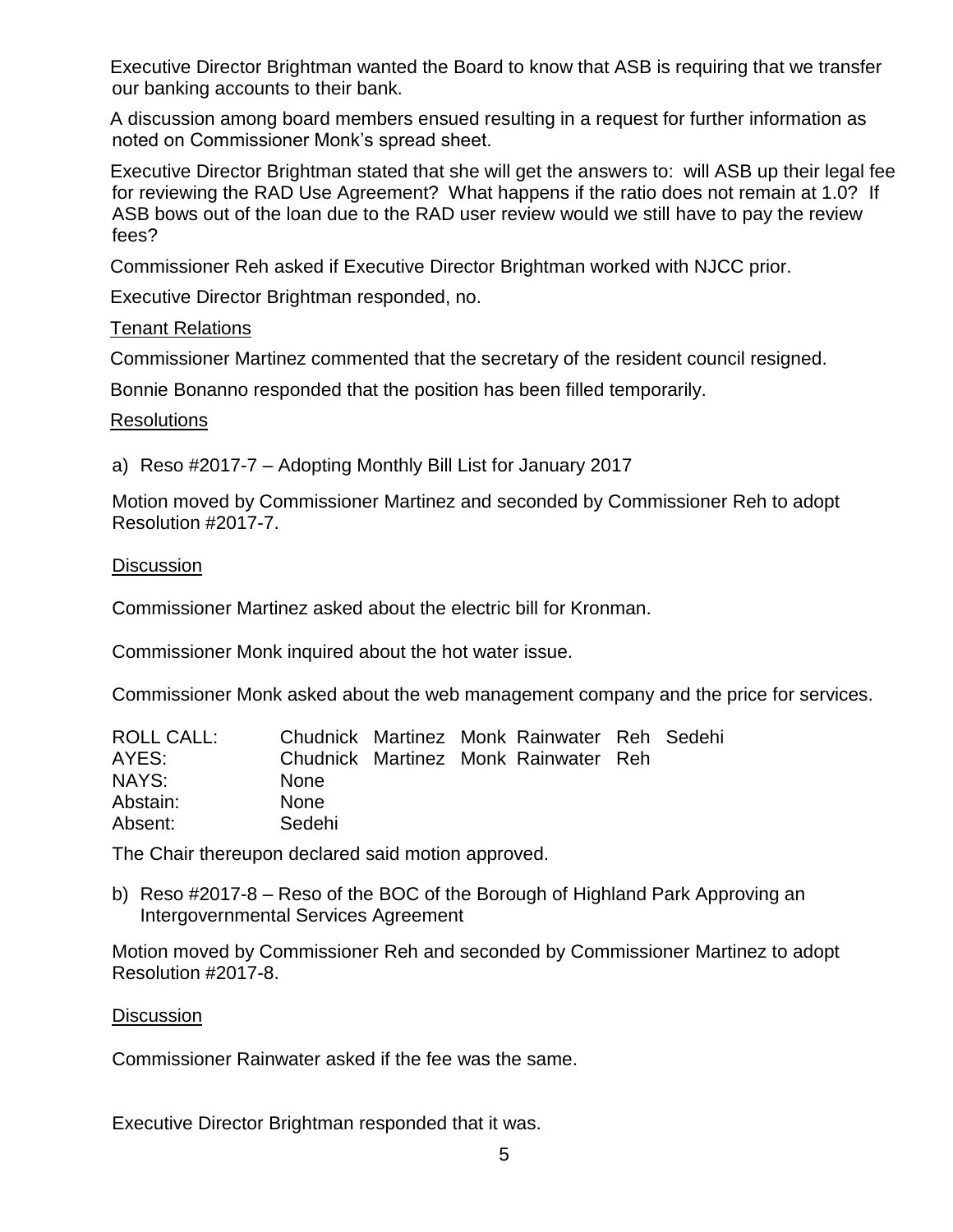Commissioner Monk asked about the term and any potential change.

Counsel Corriston stated that the contract has an exit clause.

Commissioner Martinez stated that Highland Park was lucky to have Woodbridge.

| ROLL CALL: |             |  | Chudnick Martinez Monk Rainwater Reh Sedehi |  |
|------------|-------------|--|---------------------------------------------|--|
| AYES:      |             |  | Chudnick Martinez Monk Rainwater Reh        |  |
| NAYS:      | <b>None</b> |  |                                             |  |
| Abstain:   | <b>None</b> |  |                                             |  |
| Absent:    | Sedehi      |  |                                             |  |

The Chair thereupon declared said motion approved.

c) Reso #2017-9 – Reso to Adopt the PBV Section 3 Plan to Comply with 24 CFR, Part 135 of the U.S. Dept. of HUD Section 3

Motion moved by Commissioner Rainwater and seconded by Commissioner Martinez to adopt Resolution #2017-9.

## **Discussion**

Executive Director Brightman stated that this was a HUD requirement.

Counsel Corriston stated that this policy gives contractors a bonus for hiring residents.

Executive Director Brightman asked Councilman Hersh about the shared services committee that she was appointed to.

Councilman Hersh stated that it's a new initiative by Highland Park.

| ROLL CALL: |             |  | Chudnick Martinez Monk Rainwater Reh Sedehi |  |
|------------|-------------|--|---------------------------------------------|--|
| AYES:      |             |  | Chudnick Martinez Monk Rainwater Reh        |  |
| NAYS:      | <b>None</b> |  |                                             |  |
| Abstain:   | None        |  |                                             |  |
| Absent:    | Sedehi      |  |                                             |  |

The Chair thereupon declared said motion approved.

New Business - none

Second Public Comment - none